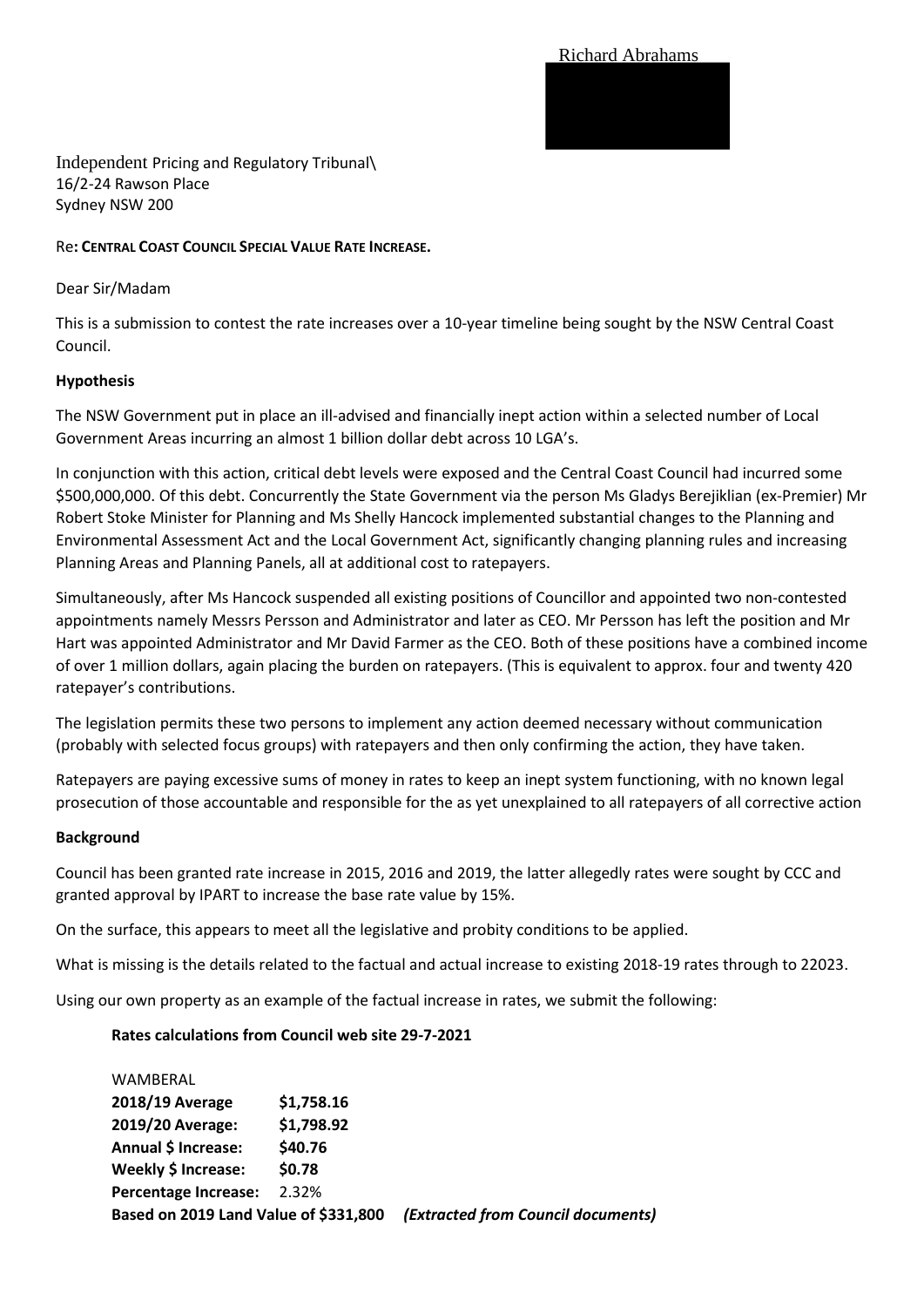| <b>RATES ASSESSMENT Land valuation 2016</b>                       | \$530.000                     |  |  |  |  |
|-------------------------------------------------------------------|-------------------------------|--|--|--|--|
| <b>RATES ASSESSMENT Land valuation 2019</b>                       | \$750.000                     |  |  |  |  |
| Increase in value over three year's                               | \$220,000 equivalent to 41.5% |  |  |  |  |
| This increase was not included in Council's calculation, and      |                               |  |  |  |  |
| In essence, creates a factual rate increase is 56.5 per cent p.a. |                               |  |  |  |  |

# **Last year's rates per quarter were \$521.00 or \$2,084.00 p.a. This year's rates (21/22) are \$2,923.96 p.a. or \$730.99 per quarters**

| Actual increases per annum | \$899.99 or                             |  |
|----------------------------|-----------------------------------------|--|
|                            | \$17.26 per week or                     |  |
|                            | \$224.77 per quarter                    |  |
|                            | $$899.99$ per annum                     |  |
| Percentage increase        | 56.5% not 15% as claimed by Mr Rik Hart |  |

Future rate increases are guaranteed as unimproved land values are reviewed tri-annually

Alternatively, earlier as witnessed in the 2015 and 2016 land valuations.

We have received our third rate notice and reference your included brochure and it is contended that based on Land Valuations which mainly reflect fiscal settings the next

Three-year review, using a 3% inflation value would produce increases on the previous table data as follows:

Current ¼ rate \$**731.00 increased at annual rates i.e.**

| 2022 equivalent to 3% p.a = \$21.93 per % or \$87.72 pa and to \$3,011.72 p.a. |               |                 |            |
|--------------------------------------------------------------------------------|---------------|-----------------|------------|
| 2023 equivalent to 3% p.a = \$43.96 per $1/4$ \$175.84 and to                  |               |                 | \$3,187.56 |
| 2024 equivalent to $3\%$ p.a. =                                                | \$65.79 per ¼ | \$263.16 and to | \$3,450.56 |

Currently, Council is now proposing a further 10-year extension of a special valuation of rates placing yet another burden on impoverished ratepayers by increasing charges for service provided by the Council. Those that are outsourced (contracted) should be forensically reviewed to ascertain value for services provided.

| An example-Tree removal approval.                                |            |
|------------------------------------------------------------------|------------|
| Council insists on a detailed report from a class five Arborist  | Cost \$400 |
| Submission of Arborist repot and approval application to Council | $$200**$   |
| Tree removal by owner                                            | \$2500     |
| Total cost                                                       | \$3,100    |

\*\* This fee resulted in a five-minute on-site inspection but no doubt included reading and endorsing arborist report and issuing approval say \$75.00. Is this good value for ratepayer? Alternatively, just another Council extortion?

The aggregated debt of \$500,000,000 over three years by elected Councillors aided and abetted by employees should be subject to an ICAC investigation and any criminal findings should be referred to the DPP for the prosecution of any persons found are thought to be Involved in criminal activity or gaining any financial benefits resulting from their dealings.

At least two major infrastructure projects that we are personally aware of includes-

The Terrigal Boardwalk, and

Installation of the Adelaide mast in the Haven at Terrigal.

The former was touted to cost \$5,800,000 50% funded by the State Government (Proposed by Mr Adam Crouch MP for Terrigal and 50% by council (ratepayers) this project exceed budget levels, the details of which were concealed.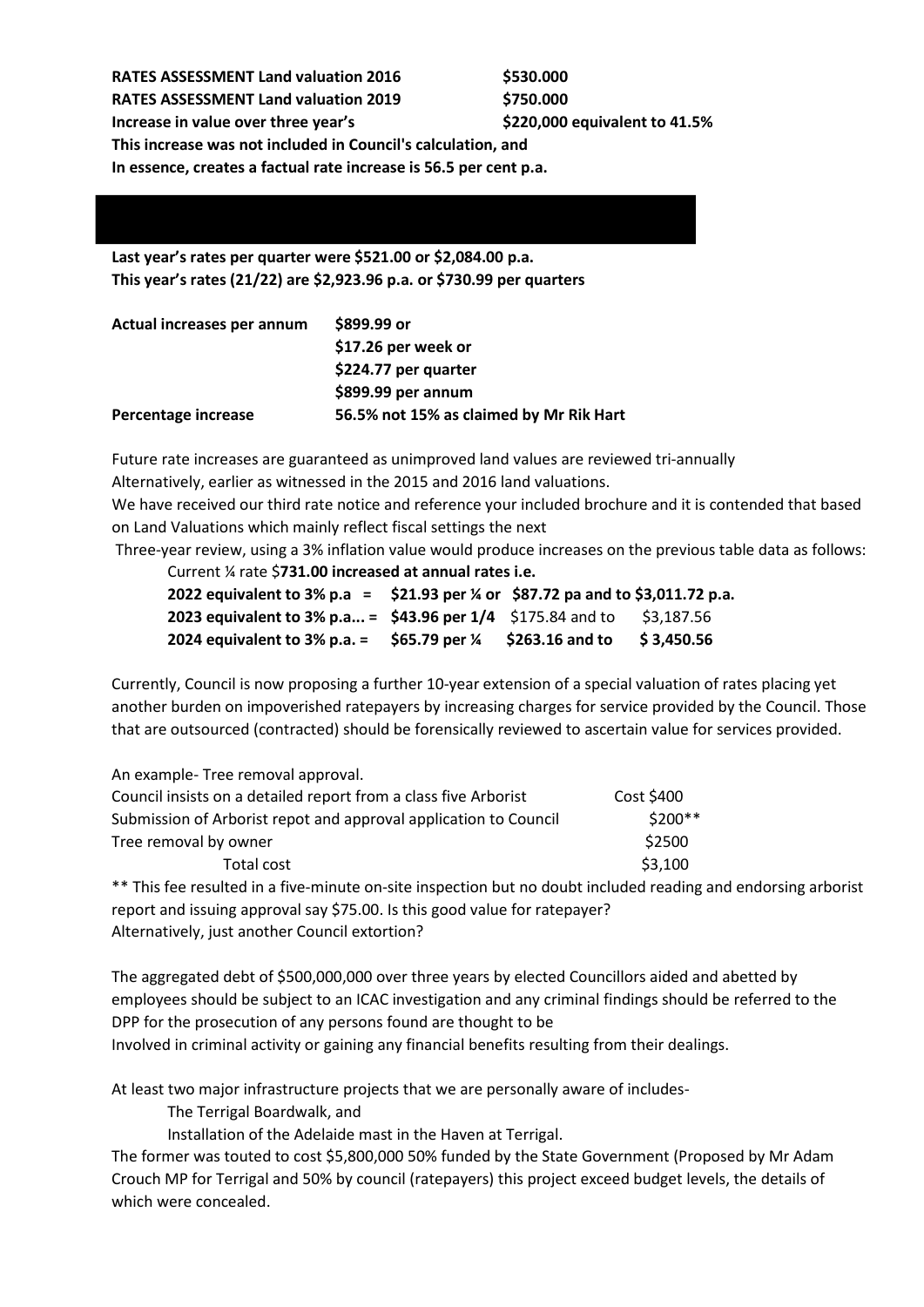# **Futility**

Before compiling and during the progress of this submission I had thoughts and held beliefs that just maybe change could be influenced, however, if the hypothesis above is correct It is realised that attempting to seek changes by communicating to one group of public servants (IPART) about two politically appointed Administrator and CEO would be useless.

Although I am in my eighties, my career included facilities maintenance, facilities planning, Building, and Properties well before the introduction of mainframe computer programming including productivity levels comparable to the programme's need. Financial assessment of each project and monitoring progress and financial commitments.

A perusal of the highly technical and verbose submission from CCC to IPART will not and does not justify the increases now being sought not only in rate increases but also in service charges.

In my limited knowledge, the CCC has never achieved completion of any operational programme without significant cost over-runs and due to gestation period increase in costs due to out-turn price on completion. In addition, there is an exceptionally high usage of Consultants by CCC indication:

1. Academic employees cannot achieve their own needs and target.

2. The preferred use of consultants admonishes CCC of any faults, blame, or incompetence. An example was the proposal to erect the Adelaide Mast in the Terrigal Haven, which employed multiple, at least 11 individual consultants over 10-11 years with a net negative result and many wasted funds.

# **Conclusion**

Given the futility and frustration being experienced IPART should look very closely at the CCC submission With advice to tailor their financial need to projects that can be completed within the current three years.

Should IPART and other state government agencies continue to prescribe to the protection of politicians and non-elected officials; then as is the case with CCC the result is autocracy and not democracy they are not responsible, accountable or transparent in their dealings and the outstanding question is why should they be trusted? **The legislation provides all the protection they need to avoid scrutiny.**

# **Recommendation**

Should IPART consider the submission the increases should be limited to three of four years and based? on the last unit value of rate and not ever-increasing unimproved values by the Valuer-General which also appear to be subject to changes in periods other than three years. Three-year programming Is supported not only for rate increases but operational plans and major works dependent upon state and federal government grants.

Councils should programme their commitments to achieve completion as follows:

# **Assets**

- 1. Preventative maintenance
- 2 Cyclic maintenance (3 to 5 years)
- 3. Contingency for breakdown maintenance

# **Operational programme**

- 1. Concept design
- 2. Design documentation and tendering
- 3. Implantation phase.

All programmes should be subject to continuous programme, evaluation, review techniques thus allowing productivity and progress to meet financial planning and control. The current methodology is used to over employ officers whose duty includes preparation of verbose glossy reports read-only internally and by professionals, not ratepayers.